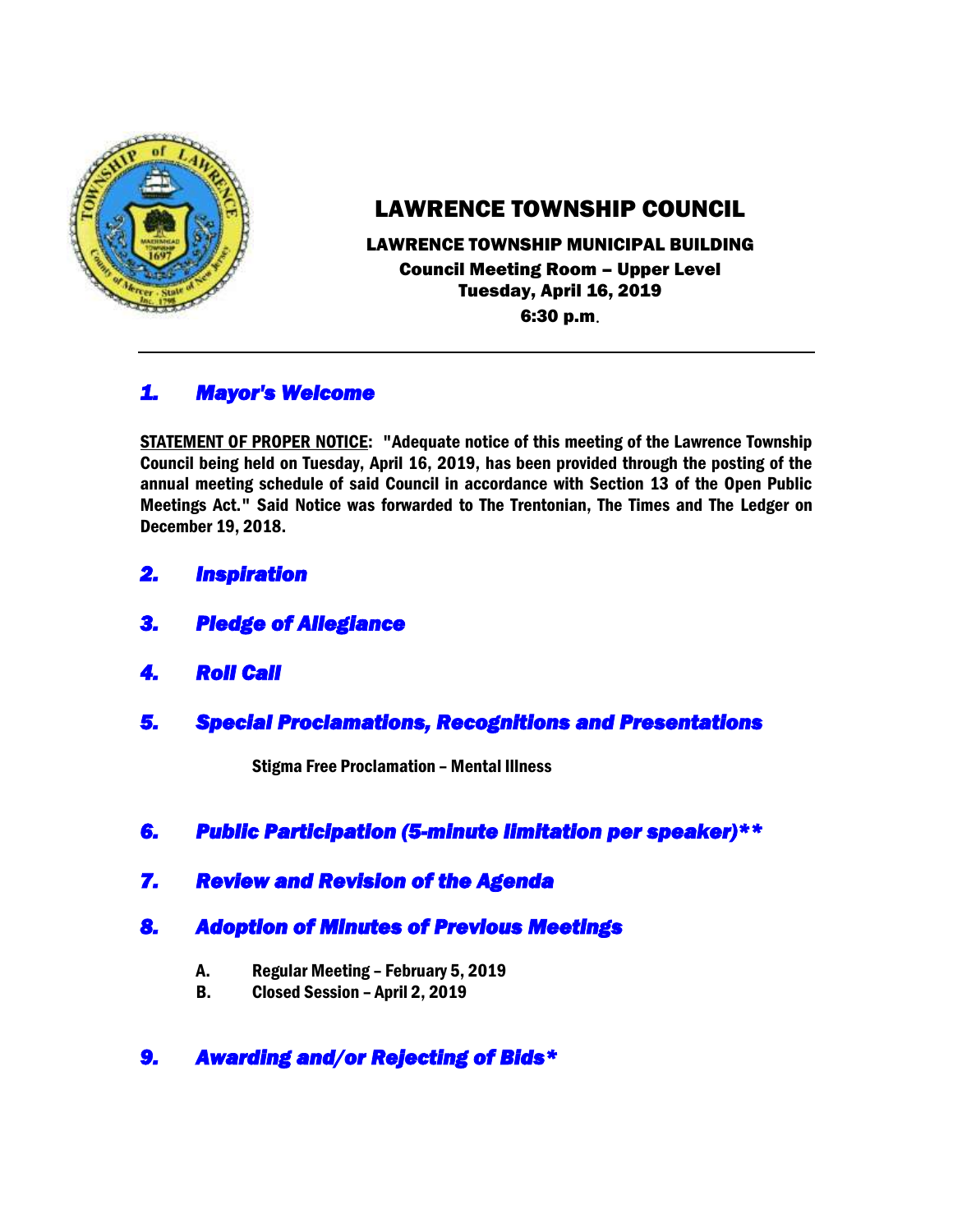*~~~~~~~~~~~~~~~~~~~~~~~~~~~~~~~~~~~~~~~~~~~~~~~~~~~~* 

## *ADOPTION OF THE 2019 MUNICIPAL BUDGET*

- A. Authorizing that the 2019 Budget Can be Read by Title Only
- B. Authorizing Adoption of the 2019 Municipal Budget

#### *~~~~~~~~~~~~~~~~~~~~~~~~~~~~~~~~~~~~~~~~~~~~~~~~~~~~*

# *10. Introduction of Ordinances***\*\***

- A. AN ORDINANCE AMENDING ORDINANCE NO. 2264-17 ENTITLED AN ORDINANCE AMENDING CHAPTER 6A "FEES: THE CONSOLIDATED LICENSE, PERMIT AND FEE CHAPTER" OF THE LAWRENCE TOWNSHIP ADMINISTRATIVE CODE
- B. BOND ORDINANCE PROVIDING FOR VARIOUS ROAD IMPROVEMENTS IN AND BY THE TOWNSHIP OF LAWRENCE IN THE COUNTY OF MERCER, NEW JERSEY, APPROPRIATING \$2,695,000, INCLUDING ANY TRANSPORTATION TRUST GRANT FUNDING TO BE USED TO OFFSET BONDS OR NOTES, AND AUTHORIZING THE ISSUANCE OF \$2,545,000 BONDS OR NOTES TO FINANCE PART OF THE COST THEREOF
- C. ORDINANCE APPROPRIATING \$1,150,000 FROM THE CAPITAL IMPROVEMENT FUND FOR VARIOUS CAPITAL IMPROVEMENTS IN AND BY THE TOWNSHIP OF LAWRENCE, IN THE COUNTY OF MERCER, NEW JERSEY
- D. AN ORDINANCE AMENDING THE ADMINISTRATIVE CODE OF THE TOWNSHIP OF LAWRENCE ENTITLED 'AMUSEMENTS AND PUBLIC EVENTS AND GATHERINGS'

# *11. Adoption of Ordinances\**

- A. Ordinance No. 2326-19 AN ORDINANCE TO AMEND AND SUPPLEMENT CHAPTER 13 OF THE LAWRENCE TOWNSHIP ADMINISTRATIVE CODE ENTITLED 'MOTOR VEHICLES AND TRAFFIC'
- *12. Manager's Report*
- *13. Attorney's Report*
- *14. Clerk's Report*
- *15. Unfinished Business*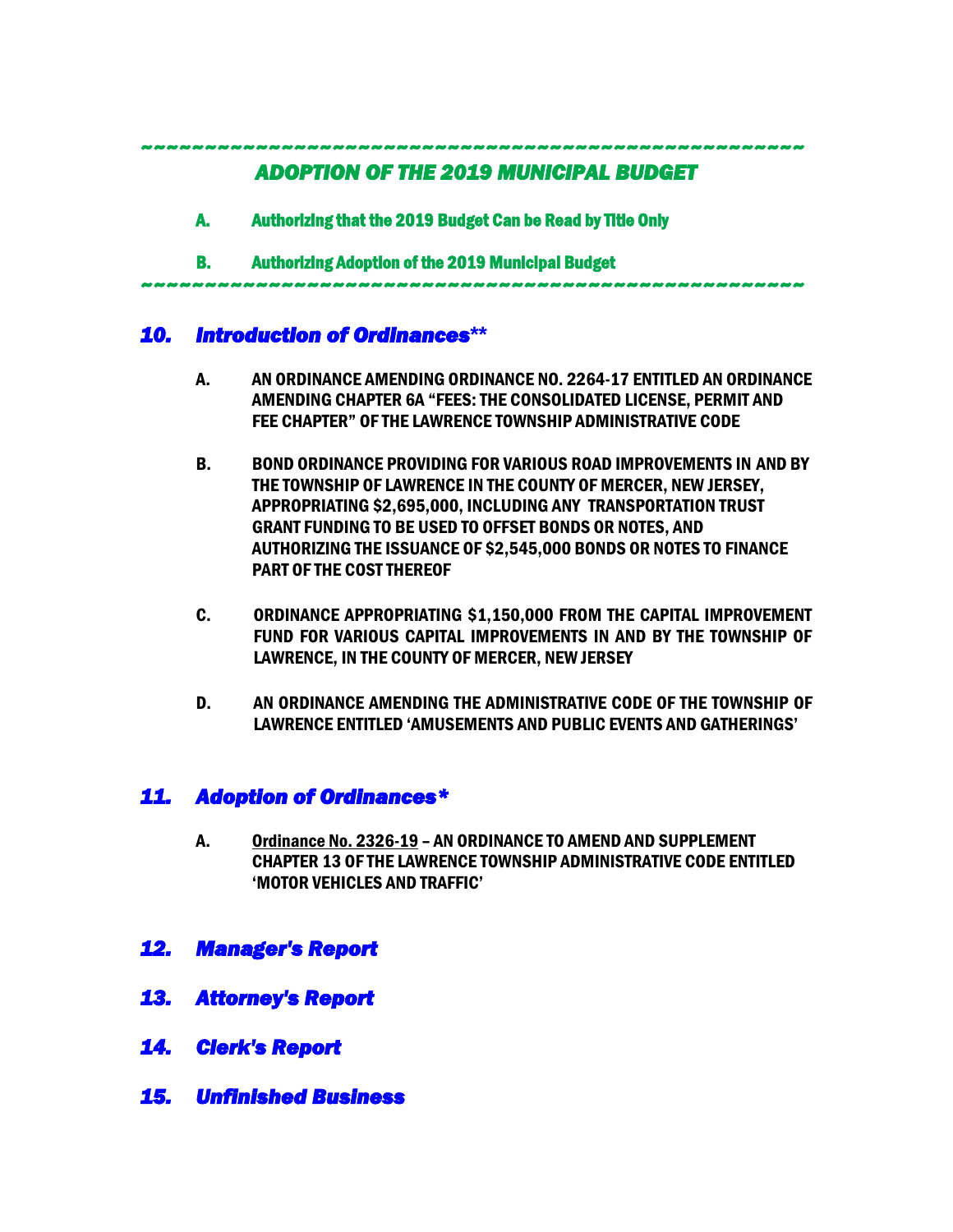### *16. New Business*

### *17. Public Participation (3-minute limitation per speaker) \*\**

### *18. Resolutions*

- A. Bond Acceptance
- B. Bond Release

#### C. Escrow Release

- 1) Authorizing Release of Soil Test Escrow for 243 Carter Road, IP-06/19
- 2) Authorizing Release of Soil Test Escrow for 47 Carter Road, IP-04/19

#### D. Refunds

- 1) Authorizing a Zoning Fee Refund
- 2) Authorizing a Recreation Fee Refund
- 3) Authorizing Tax Overpayment Refunds

### E. Special Items of Revenue

### F. Professional Services Agreements

#### G. Grants

1) Authorizing Application for Click It or Ticket 2019 Grant

### H. Miscellaneous

- 1) Authorizing Appointment of Lauren E. Scardella, Esq. as a Substitute Public Defender
- 2) Authorizing the Appointment of John Biesiadecki to the Historic Preservation Advisory Committee
- 3) Authorizing the Partial Closing of Fieldboro Drive for a Neighborhood Block Party
- 4) Authorizing Liens on Properties for the Abatement of Municipal Ordinance Violations
- 5) Authorizing Public Auction by Director of Public Works
- 6) Authorizing the Sale of an Affordable Housing Unit
- 7) Authorizing a Closed Session of Council Immediately Following the Regular Meeting, if necessary

# *19. Council Initiatives & Liaison Reports*

# *20. Written Communications*